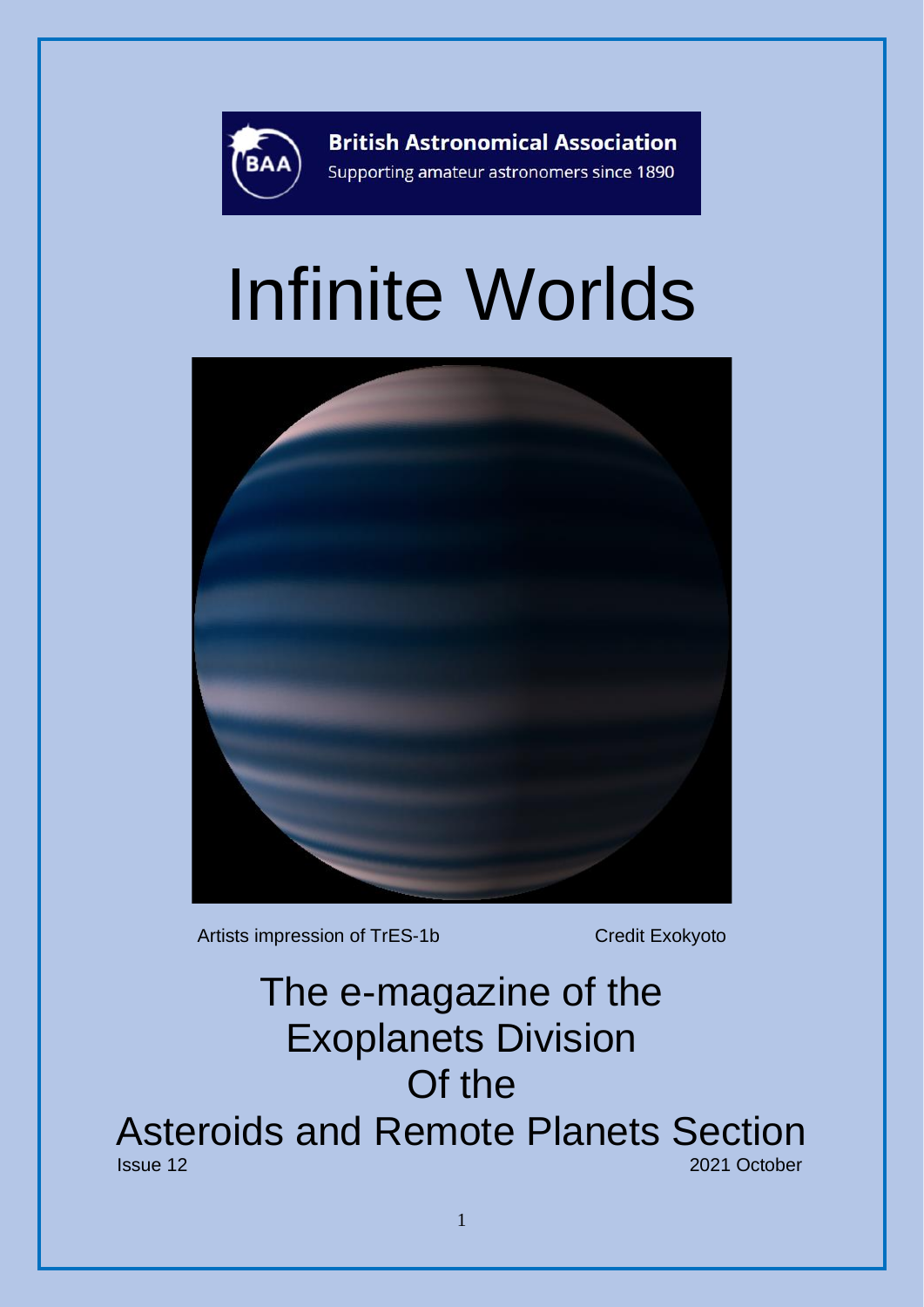#### **Contents**

Section officers Recent discoveries Microlensing search for exoplanets Conferences/Meetings/Seminars/Webinars Is there anyone out there? Publications Astrobiology Space missions – ARIEL and the ExoClock project - Twinkle Space – Stepping stones to other planetary systems

#### **Section officers**

ARPS Section Director Dr Richard Miles Assistant Director (Astrometry) Peter Birtwhistle Assistant Director (Occultations) Tim Haymes Assistant Director (Exoplanets) Roger Dymock Exoplanet Technical Advisory Group (ETAG) Simon Downs, Steve Futcher, Paul Leyland, David Pulley, Mark Salisbury, Americo Watkins

Exoplanets Division [website](https://britastro.org/section_front/15474)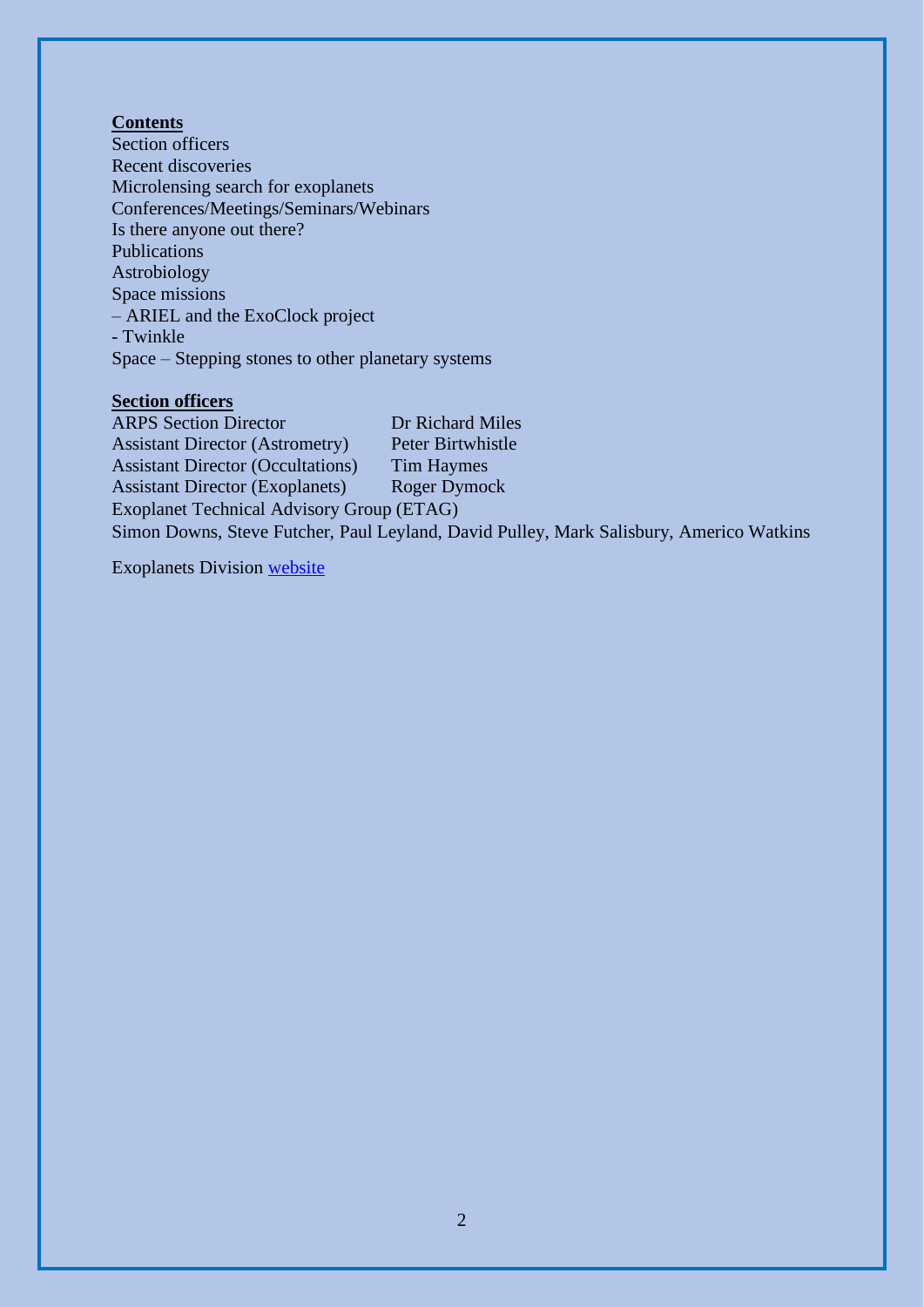### **Recent discoveries**

#### **Exomoons**

An international group of researchers, including astronomers from the Max Planck Institute for Astronomy (MPIA) in Heidelberg, have for the first time unambiguously detected a disk of dust around a planet outside our solar system. [The observations from the Atacama Large](https://www.mpia.de/news/science/2021-11-pds70c-disk)  [Millimetre/Submillimetre Array \(ALMA\),](https://www.mpia.de/news/science/2021-11-pds70c-disk) in which the European Southern Observatory (ESO) is a partner, will provide new insights into how moons and planets form in young planetary systems.



The above image, taken with the Atacama Large Millimeter/submillimeter Array (ALMA), shows wide (left) and close-up (right). Bild: ALMA (ESO/NAOJ/NRAO)/Benisty et al.

#### **[Hycean planets](https://www.ast.cam.ac.uk/content/new.class.habitable.exoplanets.represent.a.big.step.forward.search.life)**

A new class of exoplanet very different to our own, but which could support life, has been identified by astronomers, which could greatly accelerate the search for life outside our Solar System. In the search for life elsewhere, astronomers have mostly looked for planets of a similar size, mass, temperature and atmospheric composition to Earth. However, astronomers from the Institute of Astronomy, University of Cambridge believe there are more promising possibilities out there. The researchers have identified a new class of habitable planets, dubbed 'Hycean' planets – ocean-covered planets with hydrogen-rich atmospheres – which are more numerous and observable than Earth-like planets. The researchers say the results, reported in The Astrophysical Journal, could mean that finding biosignatures of life outside our Solar System within the next few years is a real possibility.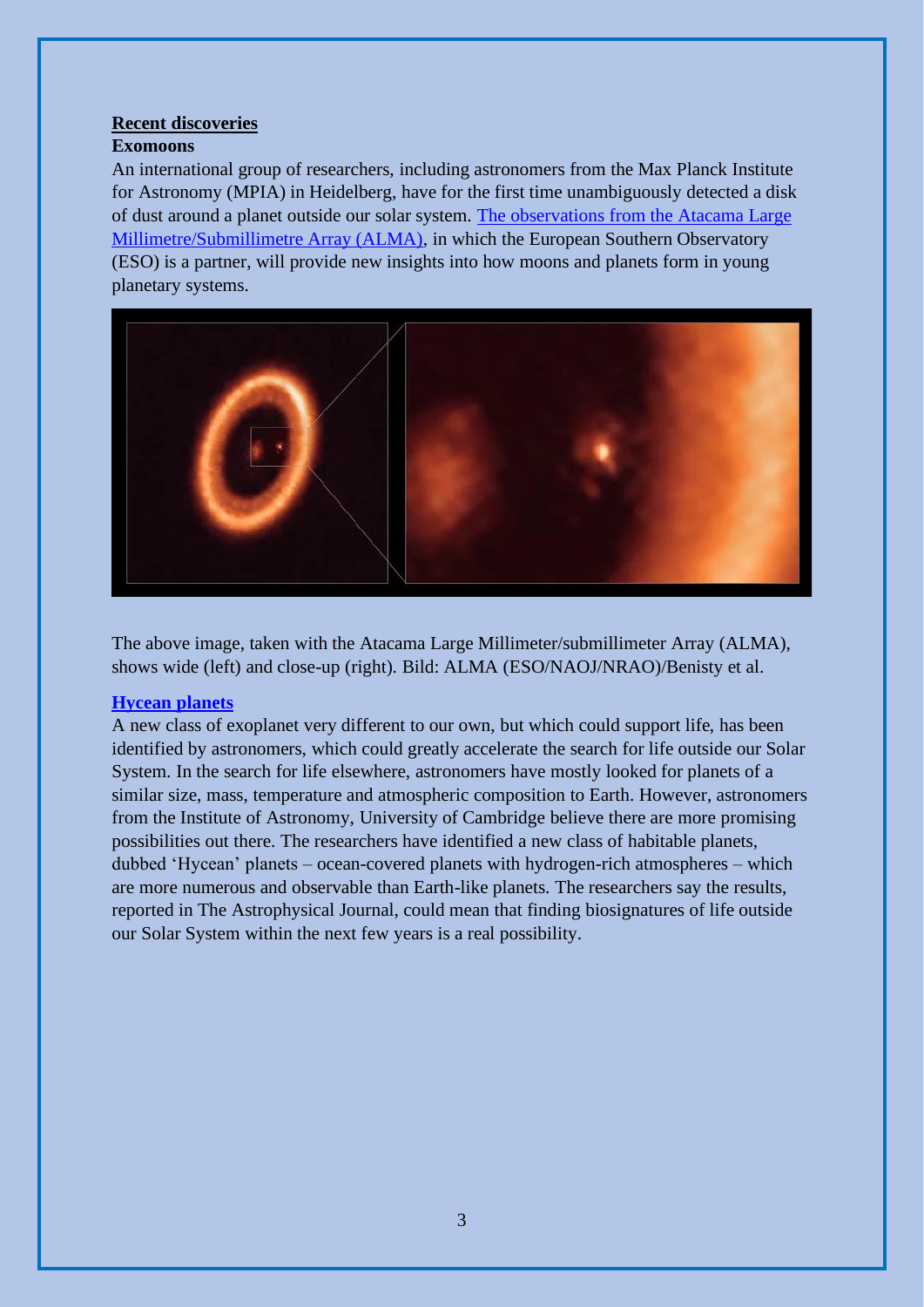#### **[Rocky exoplanet smaller than Venus](https://www.eso.org/public/news/eso2112/)**

A team of astronomers have used the European Southern Observatory's Very Large Telescope (ESO's VLT) in Chile to shed new light on planets around a nearby star, L 98-59, that resemble those in the inner Solar System. Amongst the findings are a planet with half the mass of Venus — the lightest exoplanet ever to be measured using the radial velocity technique — an ocean world, and a possible planet in the habitable zone.



This shows a comparison between the L 98-59 exoplanet system (top) with part of the inner image Solar System (Mercury, Venus and Earth), highlighting the similarities between the two.

#### **Planet eating White Dwarf Spectra – Robin Leadbeater (from the BAA Forum)**

Intrigued by the stars featured in Dr Amy Bonser's BAA webinar [" Planet Eating White](https://www.youtube.com/watch?v=4-JOL5NVZ4I)  [Dwarfs "](https://www.youtube.com/watch?v=4-JOL5NVZ4I) I thought I would try hunting some down and look for the evidence in the spectra.

Because of their small size, White Dwarfs are not very luminous so even those nearby tend to be rather faint. The brightest also tend to be the hottest and show just Hydrogen Balmer lines, designated DA in the spectral classification scheme, while the number indicates temperature. Some cooler ones though show metal lines (designated DZ) and although fainter, a few are accessible to amateurs equipped with spectrographs. I chose two examples showing just Hydrogen (Note how the lines are highly pressure broadened due to the extreme surface gravity) and two cooler ones showing clear Ca II H/K lines in the violet. The spectra were recorded between 2021-07-15 and 2021-08-23

The detection of metals such as Calcium in the photosphere of some white dwarfs is surprising as these heavy elements should have long ago sunk into the stars' interior under the intense gravity. Their presence in the spectra is therefore considered to be evidence that the star has recently accreted material from its planetary system and the relative abundance of the elements gives a clue to the composition of the planets consumed. Perhaps the same fate awaits us, the only trace of our existence just a few lines in the spectrum of the white dwarf remnant that was once our Sun…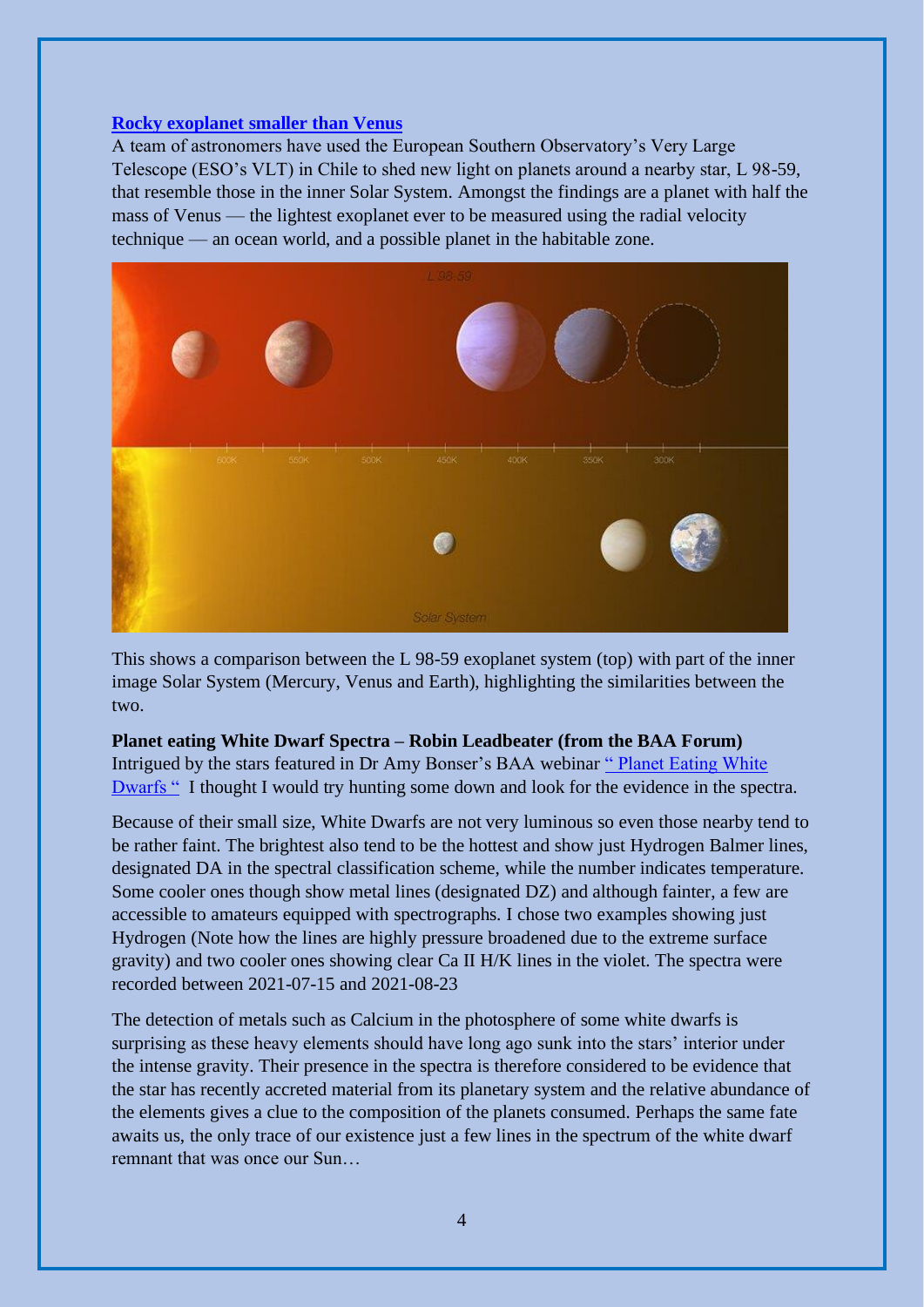

#### **Microlensing search for exoplanets**

#### **Microlensing events detected by the Kepler Space Telescope**

Short-duration candidate microlensing events from the Kepler K2 mission may be rogue or orphan planets. From late April to early July 2016, Campaign 9 of K2 obtained high temporal cadence observations over a 3.7 deg2 region of the Galactic bulge. Its primary objectives were to look for evidence of a free-floating planet (FFP) population using microlensing, and demonstrate the feasibility of space-based planetary microlensing surveys. Paper [here](https://academic.oup.com/mnras/article/505/4/5584/6315707?searchresult=1)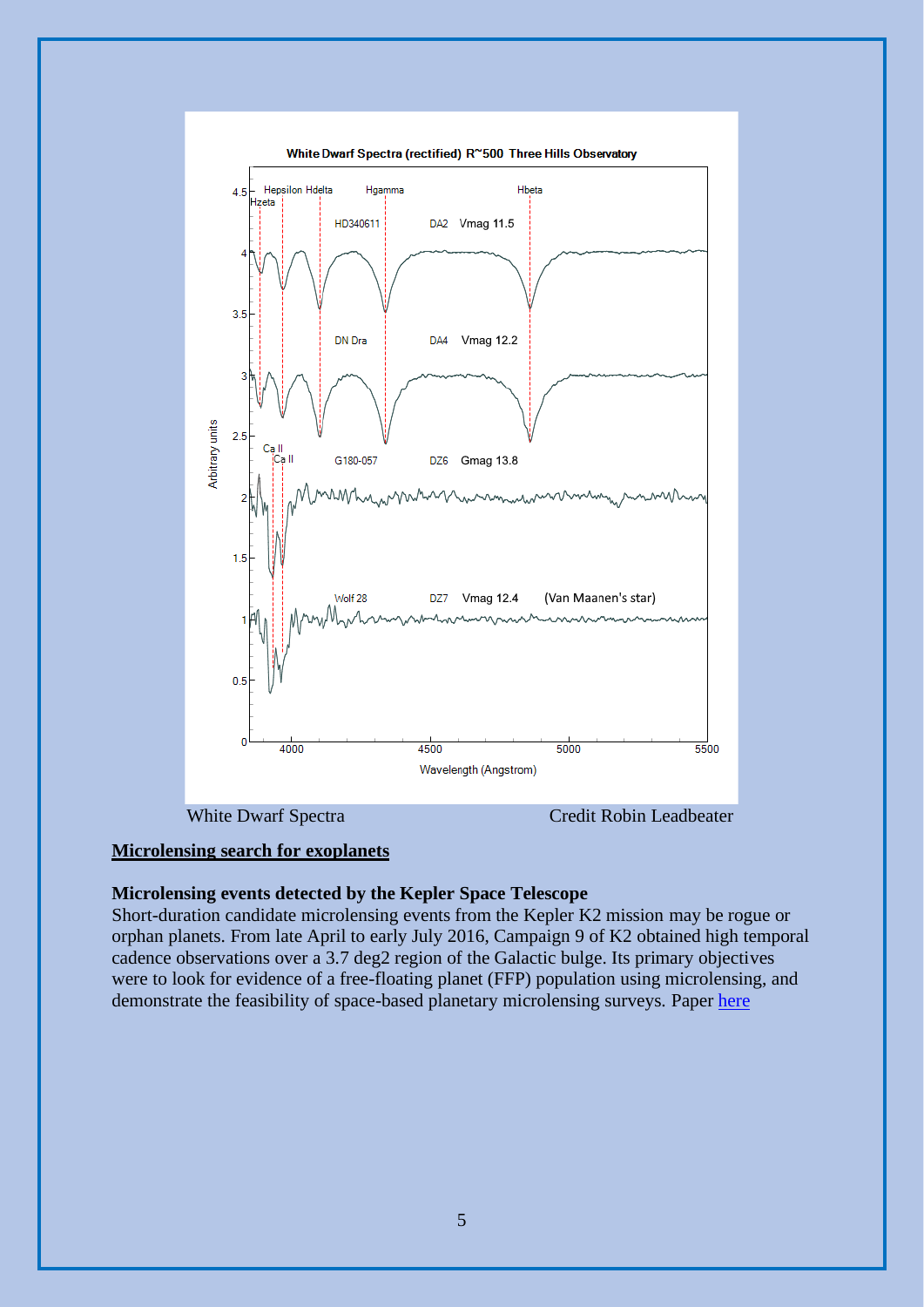#### **Exoplanet Division project**

The chart below shows the initial Gaia observations, the time an alert was issued and subsequent observations by BAA members. The scatter at the bottom of the curve can be partially explained by the presence of a bright Moon. Some scatter is also due to observations being made through different filters i.e., R, Rc and r'.

An ARPS workshop to be held next year will discuss how to merge such observations and also include a tutorial on the Aperture Photometry Tool.



Microlensing light curve of Gaia21dnc

#### **Conferences/Meetings/Seminars/Webinars/Videos**

**British Interplanetary Society. [Modern Space Elevator: Ready to Initiate Development.](https://www.bis-space.com/event/modern-space-elevator-ready-to-initiate-development/)  [2021 October 21](https://www.bis-space.com/event/modern-space-elevator-ready-to-initiate-development/)**

**[Gaia Science Alerts Workshop. 2021 November 8-12.](https://web1.ast.cam.ac.uk/ioa/wikis/gsawgwiki/index.php/Workshop2020:main)** Note that the date is incorrect on this webpage.

**Video – [Planet Hunters: Billions of Habitable Planets in the Universe](https://www.youtube.com/watch?v=cqyvQnrpdec&t=534s)** Thanks to Steve Knight (Hampshire Astronomical Group) for this link. Points of interest raised during the video;

- book 'Strange New Worlds; The Search for Alien Planets and Life beyond Our Solar System' by Ray Jayawardhana. Published in 2013 so a little dated but reviews are very positive.

- Microvariability and Oscillations of Stars (MOST) space telescope. Canada's first space telescope, launched in 2003 that studied physical processes in stars and properties of extrasolar planets. MOST was a small spacecraft that weighed about 60 kg (130 pounds) and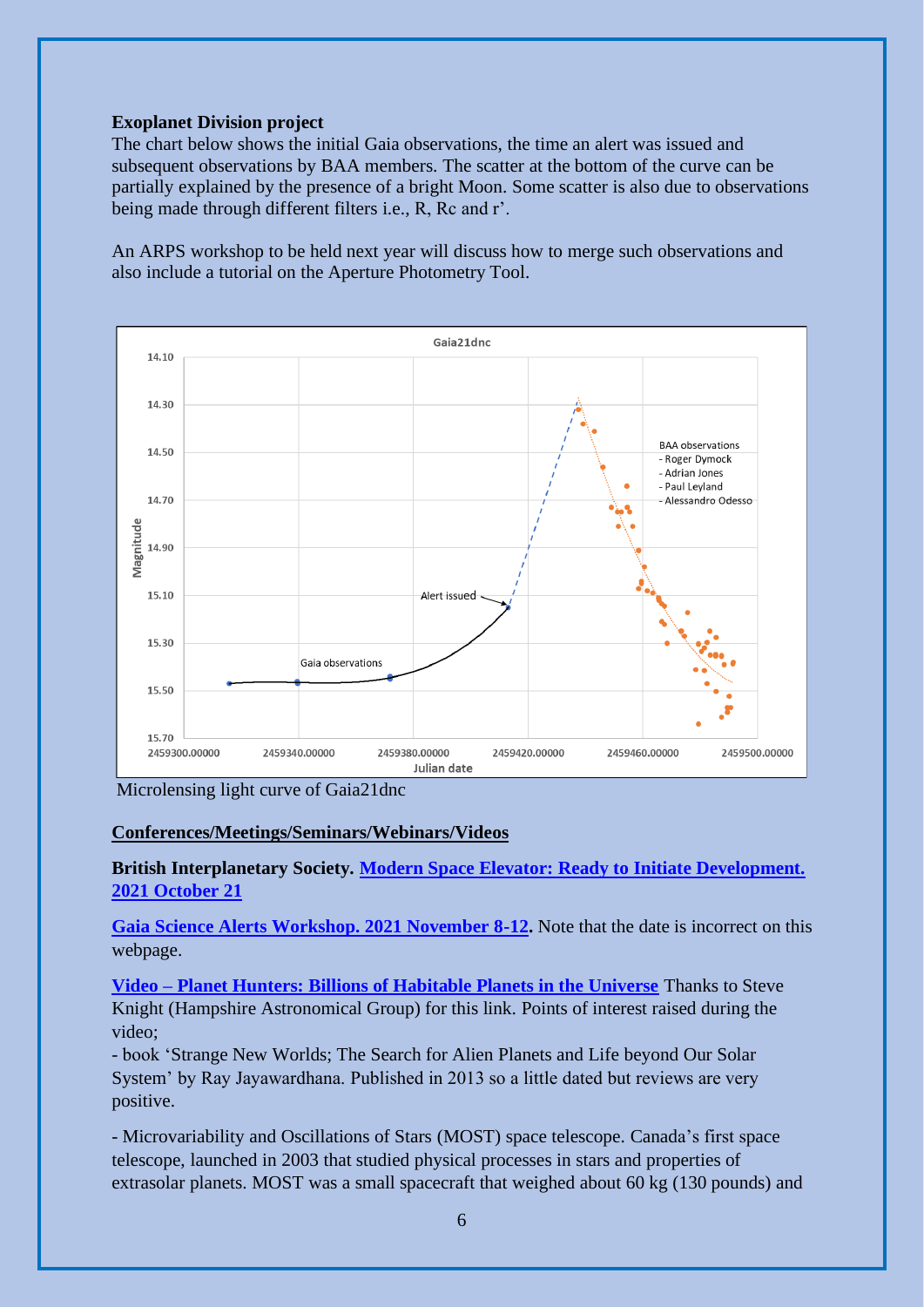carried a telescope 15 cm (6 inches) in diameter. It discovered that the planet orbiting HD 209458 has a very low albedo. The mission ended in 2019.

- [Keck Planet Finder \(KPF\)](https://exoplanets.caltech.edu/kpf/) is a next-generation optical spectrometer in design for the W.M. Keck Observatory in Hawaii. KPF will discover and characterize extrasolar planets using the radial velocity (RV) or Doppler spectroscopy technique, with a single measurement precision of <50 cm/s, and a goal of 30 cm/s. Drawing on two decades of experience and technical innovation in the field, KPF will be a powerful tool both for the discovery and follow-up of planets, and for unprecedented insight into stellar behaviours.



Keck Planet Finder Credit Howard Group

- [MEarth project](https://lweb.cfa.harvard.edu/MEarth/Welcome.html) is an astronomical survey that is using robotic telescopes to observe nearby M dwarf stars in search of new Earth-like exoplanets.

- [ExoplanetSat](https://directory.eoportal.org/web/eoportal/satellite-missions/e/exoplanetsat) is a cooperative nanosatellite technology demonstration mission (a 3U CubeSat) of MIT (Massachusetts Institute of Technology) and Draper Laboratory, both of Cambridge, MA, USA. The overall objective is to test the ability to use nanosatellites to search for unmapped planets - and to complement existing planet-hunters like NASA's Kepler space telescope.

- [Virtual Planetary Laboratory.](https://depts.washington.edu/naivpl/content/welcome-virtual-planetary-laboratory) The Virtual Planetary Laboratory's research is driven by a single scientific question: "How would we determine if an extrasolar planet were able to support life or had life on it already?" To answer this, the VPL develops and combines scientific models from many disciplines to constrain habitability for newly discovered worlds, like those found by NASA's Kepler mission.

#### **Is there anyone out there?**

#### **[Galileo project launch](https://projects.iq.harvard.edu/galileo)**

The oddly shaped object that came whizzing past the Sun and Earth in 2017 on a trajectory from outside our Solar System prompted wild speculation. Most scientists think the cigarshaped visitor, less than 1 kilometre long, was a comet or asteroid from a nearby star or some other cosmic flotsam. But theoretical astrophysicist Avi Loeb of Harvard University argued that 'Oumuamua, Hawaiian for "scout," was an alien creation—a light sail, antenna, or even a spaceship. Today he announced a plan to look for more such objects: a philanthropy-backed effort called the Galileo Project.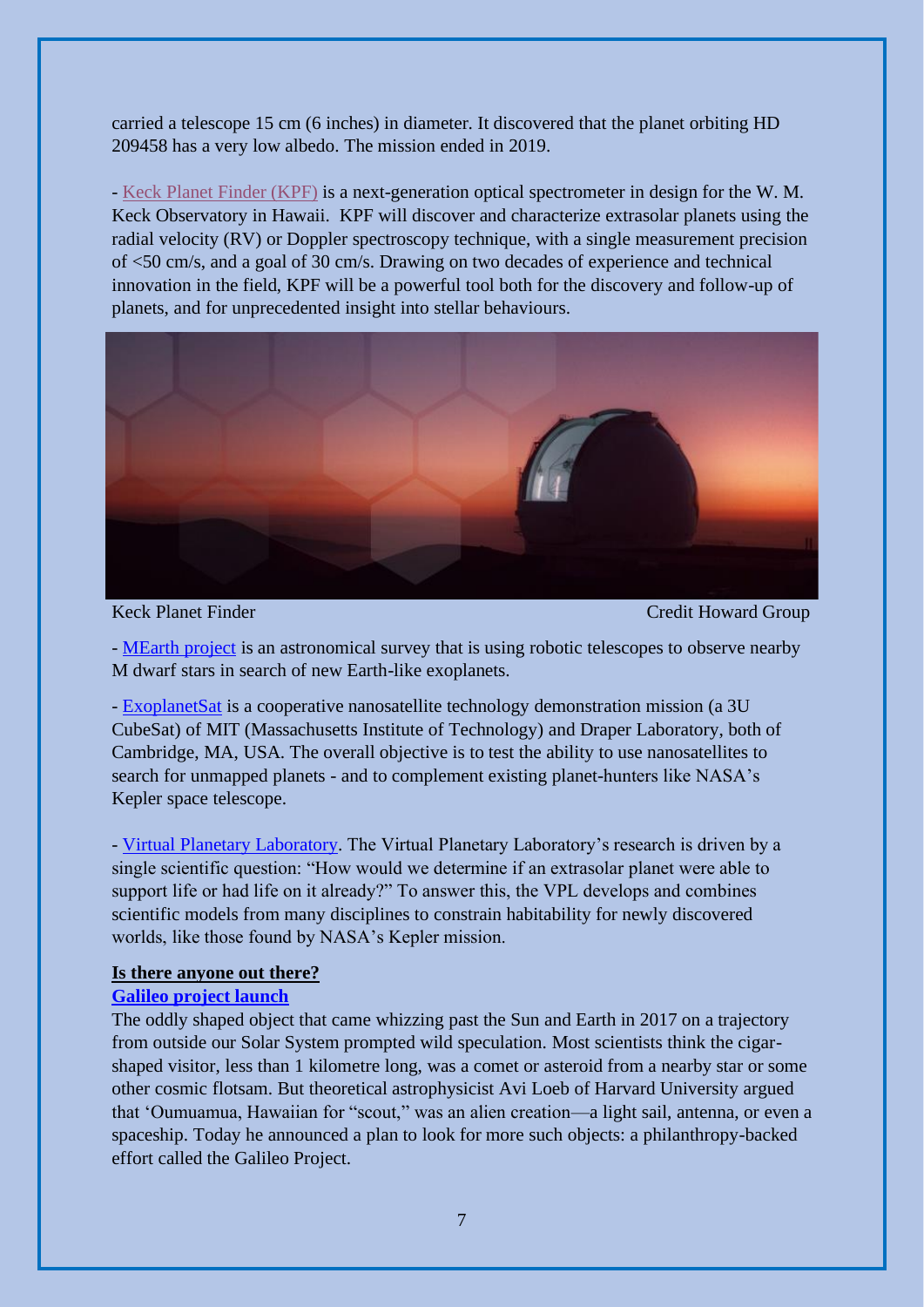Others wonder what the Galileo Project will add to ongoing searches for interstellar objects. Alan Fitzsimmons of Queen's University Belfast, co-leader of the 'Oumuamua investigation team organized by the International Space Science Institute, notes that existing alert networks already scour telescope data on an hourly basis in search of incoming interstellar objects. Fitzsimmons adds that the European Space Agency is working on a Comet Interceptor mission to launch in 2028 that will sit in orbit waiting for a suitable target, be it a comet or an interstellar object, before rushing out to meet it. "The community can't wait for the discoveries of the Vera Rubin Observatory," he says.

#### **Publications**

'Extraterrestrial – the first sign of intelligent life beyond Earth' by Avi Loeb and published by Mariner Books.

Exoplanet News Issue 147 is available at [http://nccr-planets.ch/wp](http://nccr-planets.ch/wp-content/uploads/epn_archive/EPNews147.pdf)[content/uploads/epn\\_archive/EPNews147.pdf](http://nccr-planets.ch/wp-content/uploads/epn_archive/EPNews147.pdf)

#### **Astrobiology**

**Did penguins colonise Venus? (You cannot be serious as someone once said!!!)**



The James Webb space telescope will launch this December, Nasa announced this week, packed with instruments which could detect life on other planets for the first time.

However, British scientists believe that alien lifeforms may already have been detected – and in 2020, astronomers including experts from Imperial College London and Cardiff University discovered traces of phosphine in the clouds of Venus, a chemical that is made by microbes which thrive in oxygen-free environments.

One of the places it is also found is the guano of gentoo penguins, and astronomers are now keen to study the birds to find out if a similar bacterium is living on our planetary neighbour.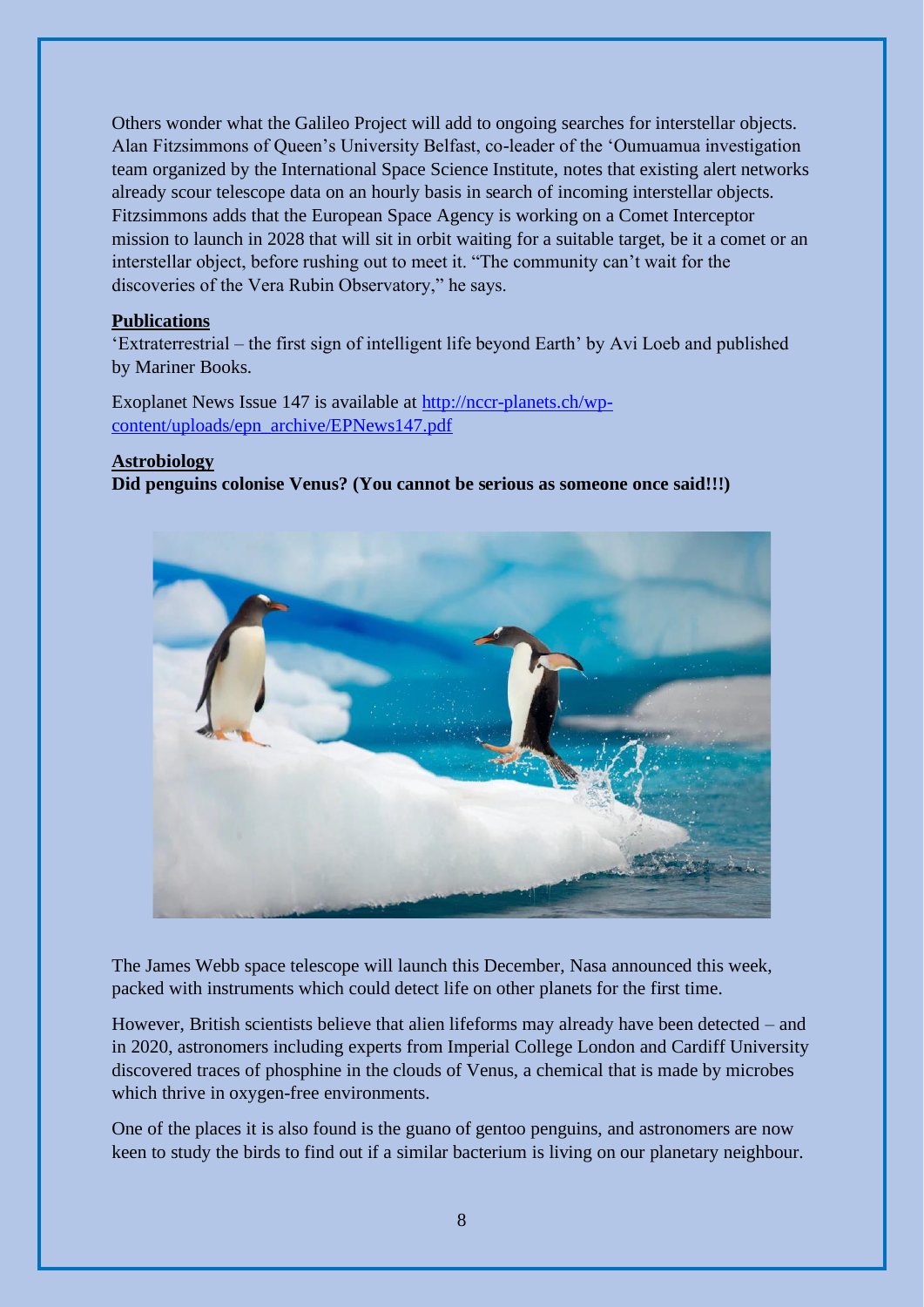Although the finding was disputed by some scientists, Imperial researchers have carried out further studies that back up the original findings, and have worked with chemists and atmospheric physicists to show the chemical could not be produced by other means on Venus. Studying penguins could help to identify the kinds of organisms that exist on other worlds.

#### **[How planets may be seeded with the chemicals necessary for life](https://www.leeds.ac.uk/news-science/news/article/4915/how-planets-may-be-seeded-with-the-chemicals-necessary-for-life)**

Dr John Ilee, Research Fellow at the University of Leeds who led the study, says [the findings](https://arxiv.org/pdf/2109.06319.pdf) suggest that the basic chemical conditions that resulted in life on Earth could exist more widely across the Galaxy. The large organic molecules were identified in protoplanetary disks circling newly formed stars. A similar disk would have once surrounded the young Sun, forming the planets that now make up our Solar System. The presence of the molecules is significant because they are "stepping-stones" between simpler carbon-based molecules such as carbon monoxide, found in abundance in space, and more complex molecules that are required to create and sustain life.

Dr Walsh explained that [ALMA](https://www.leeds.ac.uk/news-science/news/article/4915/how-planets-may-be-seeded-with-the-chemicals-necessary-for-life) has allowed us to measure the distribution and composition of material that is actively building planets around nearby young stars for the first time. The telescope is powerful enough to do this even for large complex molecules that are the precursors for life."

#### **Space missions**

#### **ARIEL and the ExoClock project**

The recordings of the 1<sup>st</sup> ExoClock Annual mtg held on 2021 Sep 25/26 can be found [here](https://www.exoclock.space/annual_meetings?fbclid=IwAR1_uMEUGVBjqGrxstEmNruBmd-iNZ4f3X191SzMWv277oglhB3wRFtXWa4) In order to access them, viewers have to login or register (for free) at ExoClock if not already members.

#### **ExoClock observing campaign**

The ExoClock project is starting a new campaign on a quite well-known planet that many have already observed - TrES-1 b!

#### Why this planet?

Existing data shows the orbit of TrES-1b seems to be decaying: the time taken to circle its star once is getting shorter by around 11 milliseconds per year. This is an exciting discovery as, although many short period planets are expected to be decaying, evidence for this has only been found for a couple of systems (e.g., WASP-12 b).

At this rate of change the target will be outside ARIEL's requirement (ellipse on right of diagram) necessitating an ephemerides update and demonstrating the worth of this project to the mission.

Given that TrES-1 b is currently observable, the ExoClock team would like to kindly ask observers to observe a transit of this planet, if possible, over the coming weeks! The more data obtained, the more precisely the decay rate can be restrained.

Observations can be uploaded to the [ExoClock](https://www.exoclock.space/project) website

Once all the observations have been gathered, the decay can be analysed and publicised. Anyone who contributes will be invited to co-author this!

Details of the ExoClock project can also be found on the Exoplanet webpage [here](https://britastro.org/node/20102)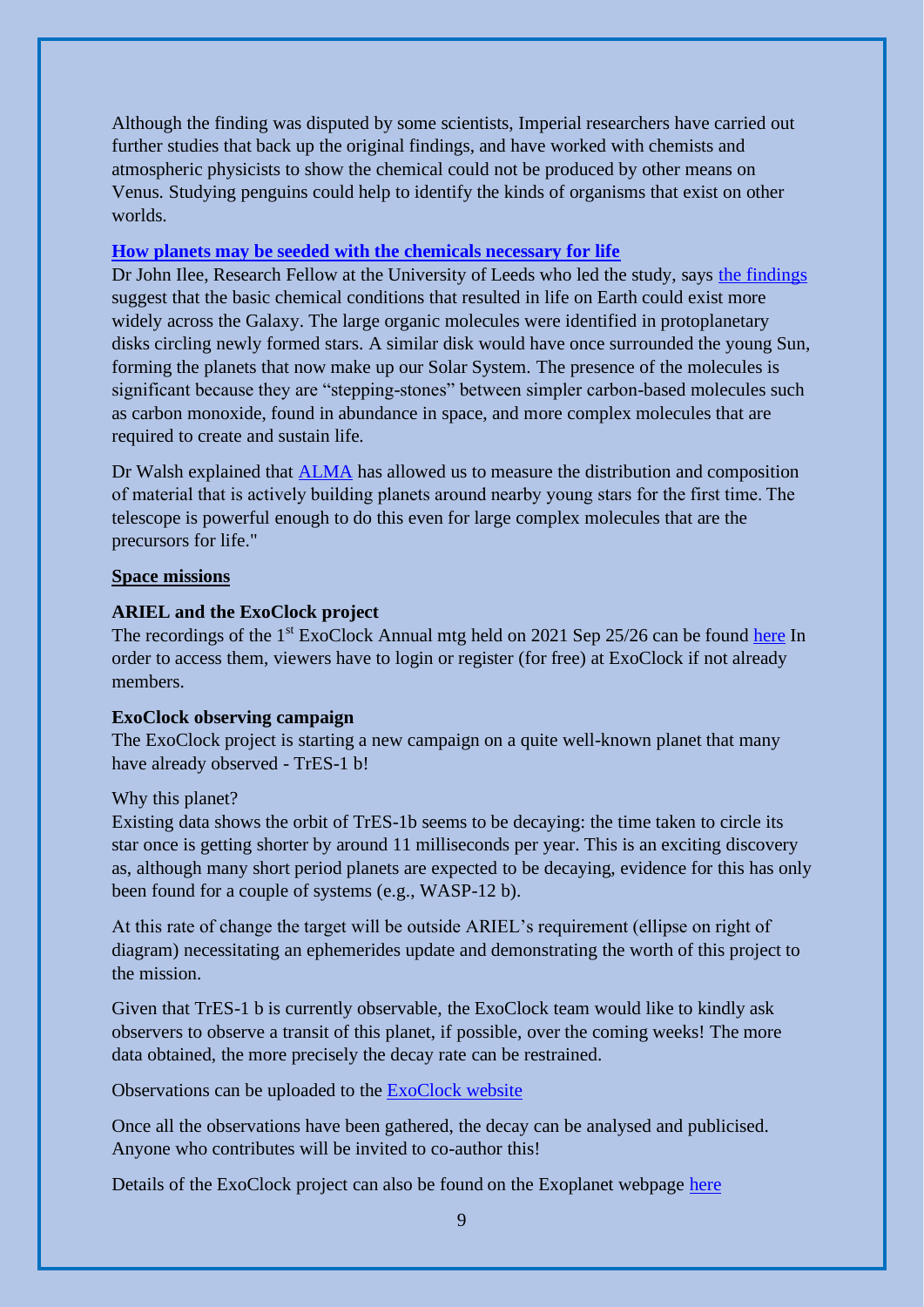

The above plot shows the deviation of actual from predicted transit time.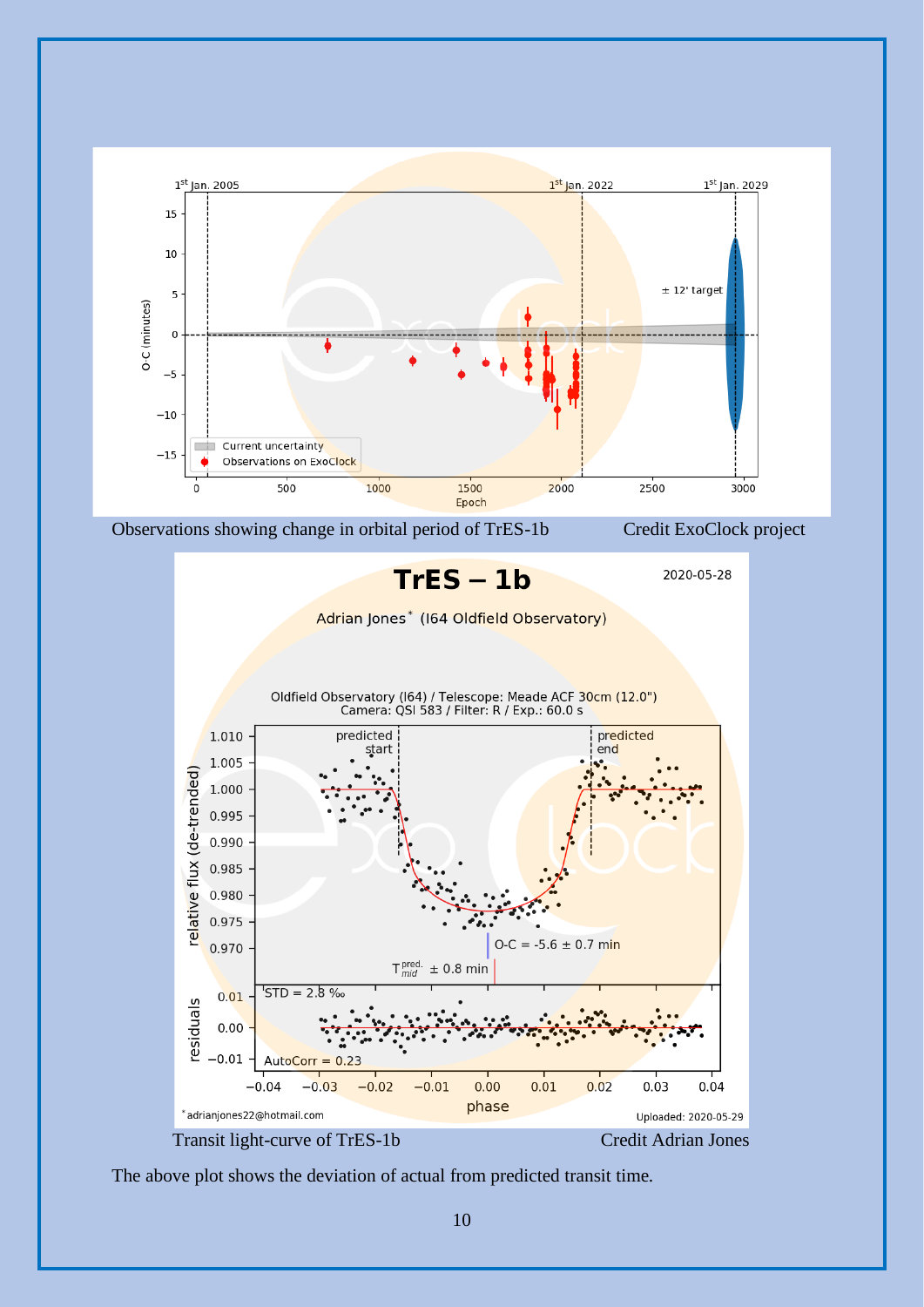#### **Twinkle**

The latest info on this mission can be found [here.](https://www.twinkle-spacemission.co.uk/) Twinkle will provide high-quality infrared spectroscopic characterisation of the atmospheres of a population of exoplanets, covering a wide range of planetary types. Additionally, the mission will be able to provide phase curves for hot, short-period planets around bright stars and ultra-precise spectrophotometric light curves to accurately constrain orbital parameters, including ephemerides and TTVs/TDVs present in multi-planet systems.



#### **Space – stepping stones to other star systems**

### **Near Earth [International Space Elevator](https://www.isec.org/)**

#### **[Consortium](https://www.isec.org/)**

The Galactic Harbour will be the volume encompassing the Earth Port and stretching up in a series of cylinders to include two tethers and the region just beyond the Apex Anchors.

In summary, customer product/payloads will enter the Galactic Harbour at the Earth Port and exit at some point along the tether. Along the way, there will be tremendous enterprise development such as easy assembly at GEO, refuelling operational satellites and construction, among other things, and release from the Apex Anchor for trips to interplanetary destinations.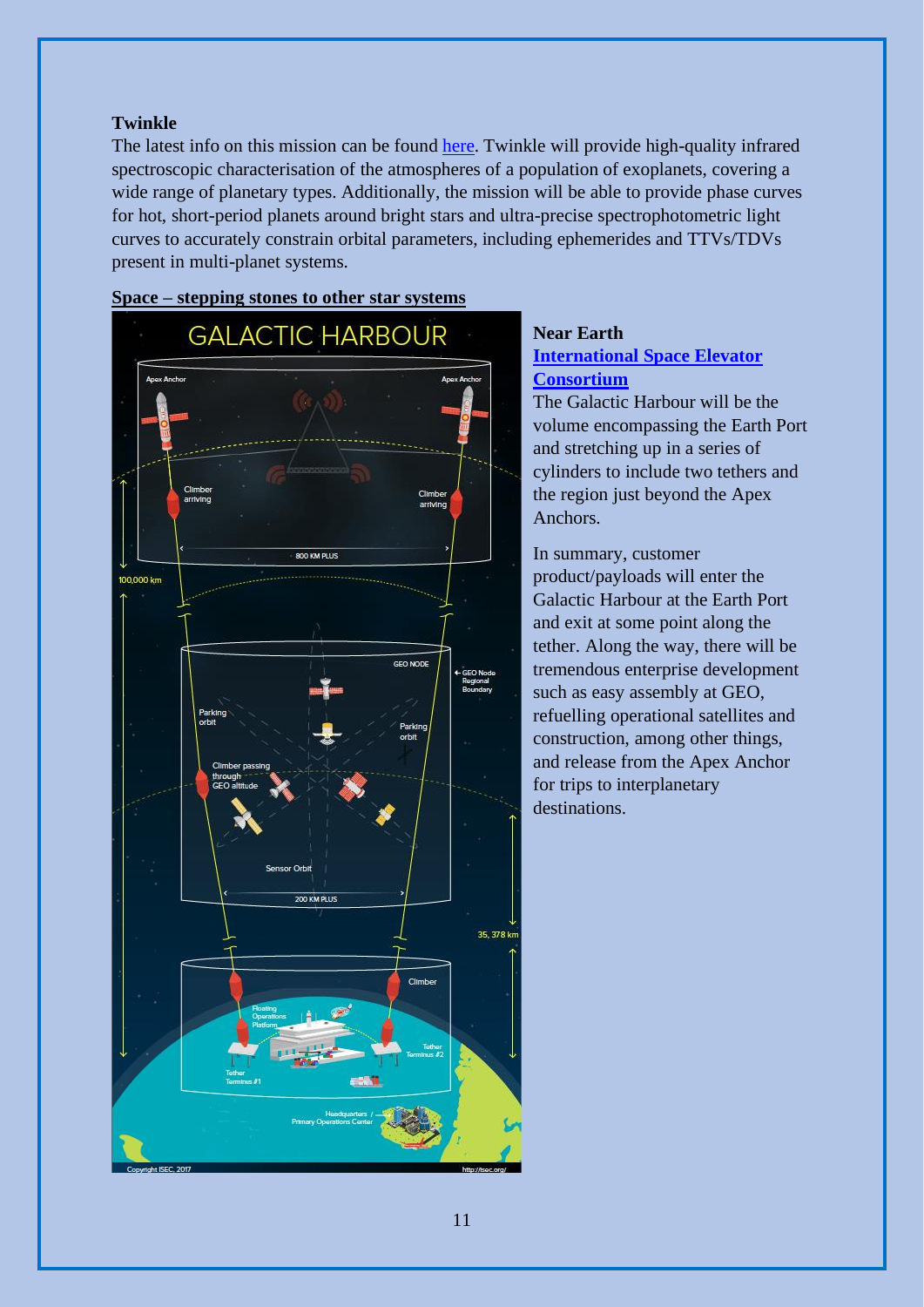#### **Mars**

#### [Will it be safe to fly to Mars](https://agupubs.onlinelibrary.wiley.com/doi/full/10.1029/2021SW002749)

A University of California, Los Angeles paper. Sending human travellers to Mars would require scientists and engineers to overcome a range of technological and safety obstacles. One of them is the grave risk posed by particle radiation from the Sun, distant stars and galaxies. Answering two key questions would go a long way toward overcoming that hurdle: Would particle radiation pose too grave a threat to human life throughout a round trip to the red planet?

#### **Is Mars too small for long-term habitability?**

That's the conclusion of a [study](https://www.pnas.org/content/118/39/e2101155118) in the Proceedings of the National Academy of Sciences that used stable isotopes of potassium in 20 confirmed Martian meteorites to estimate the presence, distribution and abundance of volatile elements. The isotopic composition is an indicator of more volatile elements and compounds like water – [Astronomy Now](https://astronomynow.com/2021/09/22/study-suggests-mars-too-small-for-long-term-habitability/?utm_source=Astronomy+Now+Newsalert&utm_campaign=c56d96226b-&utm_medium=email&utm_term=0_e789188a36-c56d96226b-151098305&mc_cid=c56d96226b&mc_eid=789a337ae4)

#### **Mars Beckons: The 2021 Humans to Mars Summit**

Planetary Radio brings you the highlights of the recent [Humans to Mars summit](https://www.planetary.org/planetary-radio/2021-humans-to-mars-summit-excerpts?autologin=true&utm_campaign=downlink&utm_medium=email&utm_source=20211001&s_src=downlink&s_subsrc=20211001) (67 mins) which brought together the world's experts on the effort to send astronauts to the Red Planet. Find out how science, robotics and even blockchain technology all have a role to play in this ambitious endeavour.

#### **Callisto**

[Colonising Jupiter's moon](https://www.youtube.com/watch?v=ddMiC2lY-OM) (22 min video thanks to Steve Knight, Hampshire Astronomical Group). Includes; possible locations, constructing bases, food, water and oxygen supplies, solar panels for energy and human space flight and survival on Callisto.

#### **Exoplanets**

Solar sails (image below) have been touted as one propulsion method for reaching exoplanets. NASA is developing new deployable structures and materials technologies for [solar sail propulsion systems](https://www.nasa.gov/directorates/spacetech/small_spacecraft/ACS3) destined for future low-cost deep space missions.